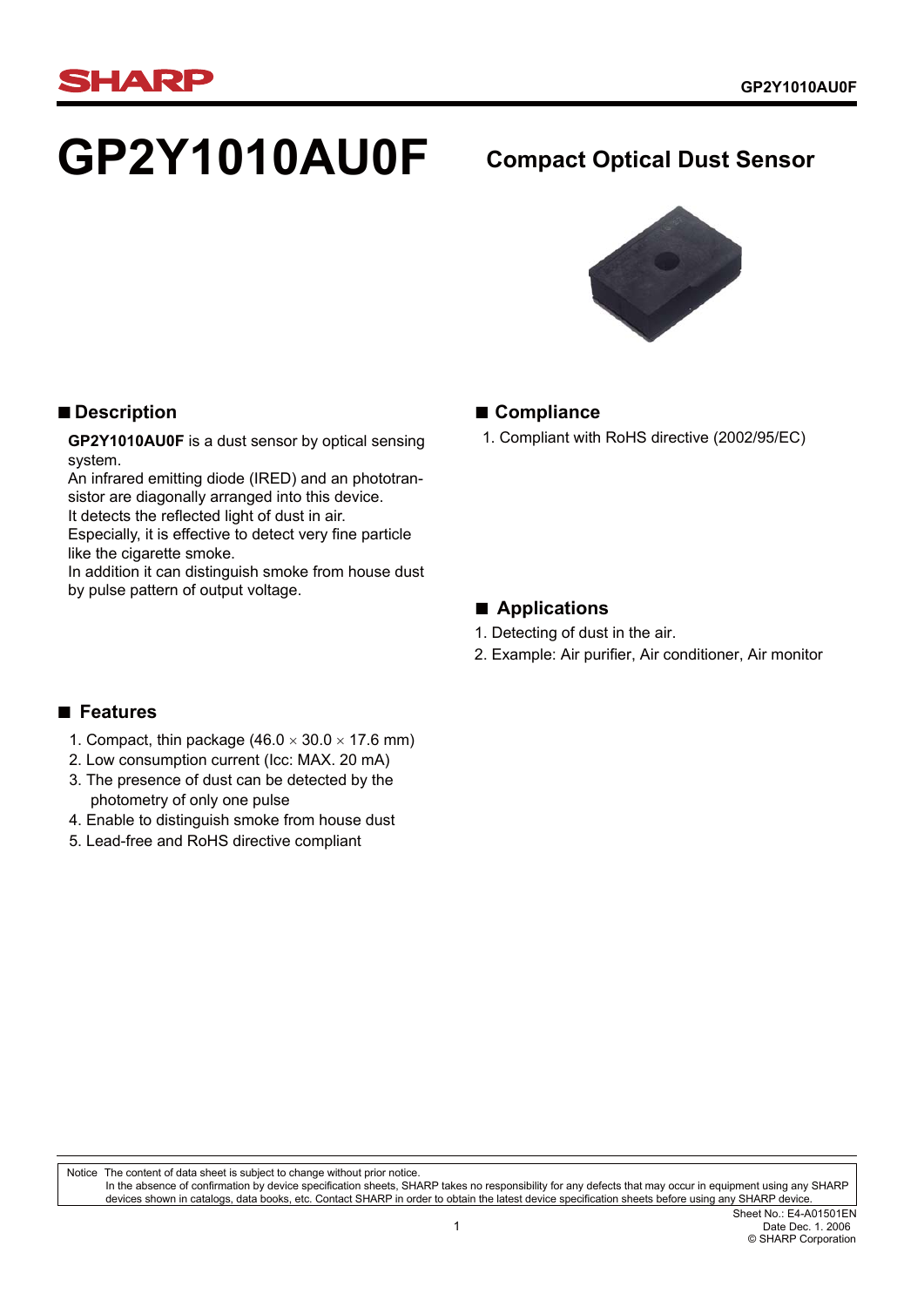# **SHARP**

## **■ Internal schematic**



# **■ Outline Dimensions**

(Unit : mm)

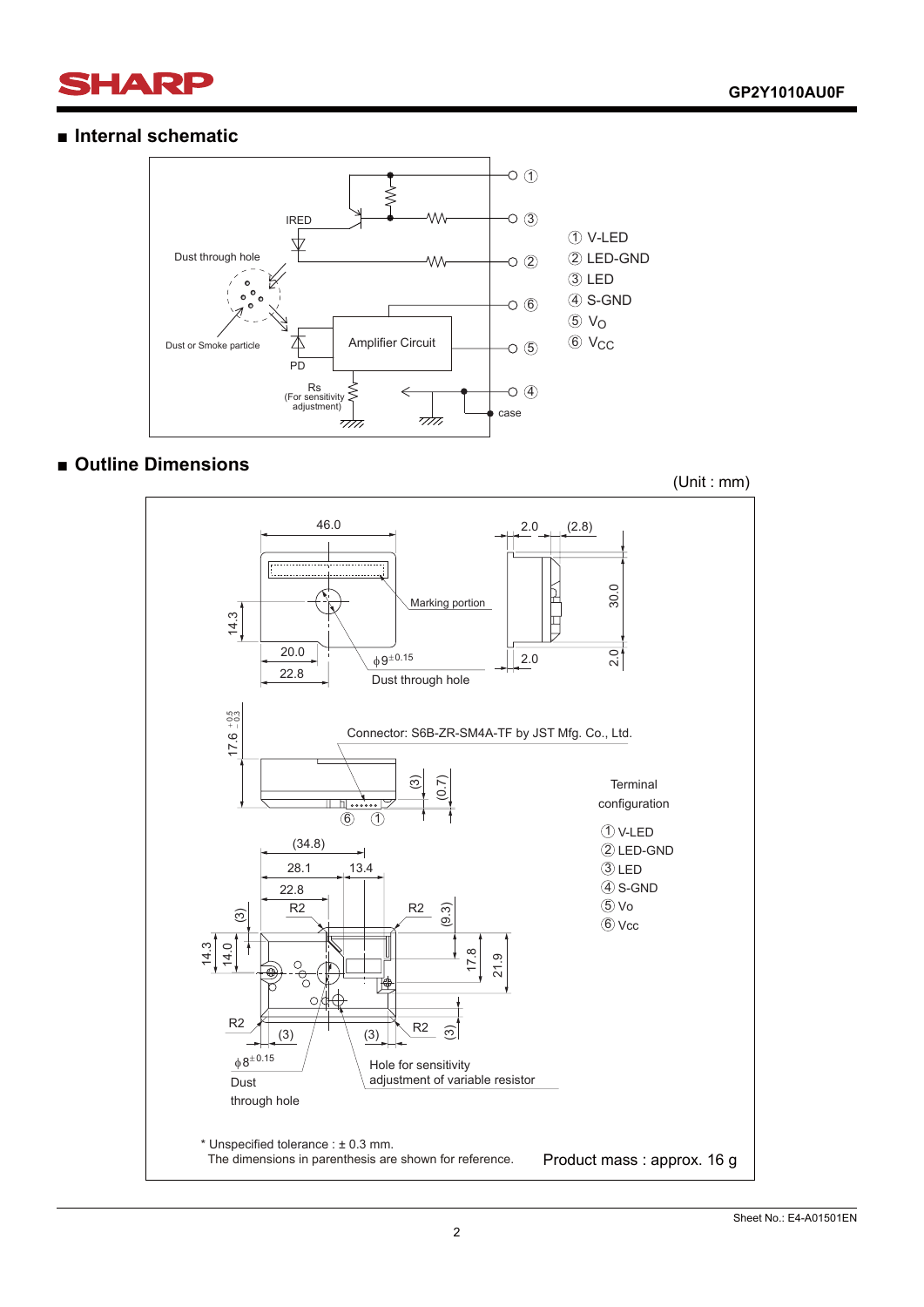

# Marking information



# Date code (2 digit)

| 1st digit          |      | 2nd digit           |                |  |
|--------------------|------|---------------------|----------------|--|
| Year of production |      | Month of production |                |  |
| A.D.               | Mark | Month               | Mark           |  |
| 2000               | 0    | 1                   |                |  |
| 2001               | 1    | $\overline{c}$      | $\overline{c}$ |  |
| 2002               | 2    | 3                   | 3              |  |
| 2003               | 3    | 4                   | 4              |  |
| 2004               | 4    | 5                   | 5              |  |
| 2005               | 5    | 6                   | 6              |  |
| 2006               | 6    | 7                   | 7              |  |
| 2007               |      | 8                   | 8              |  |
| 2008               | 8    | 9                   | 9              |  |
| 2009               | 9    | 10                  | X              |  |
| 2010               | O    | 11                  | Y              |  |
|                    |      | 12                  | Ζ              |  |

repeats in a 10 year cycle

Country of origin

Philippines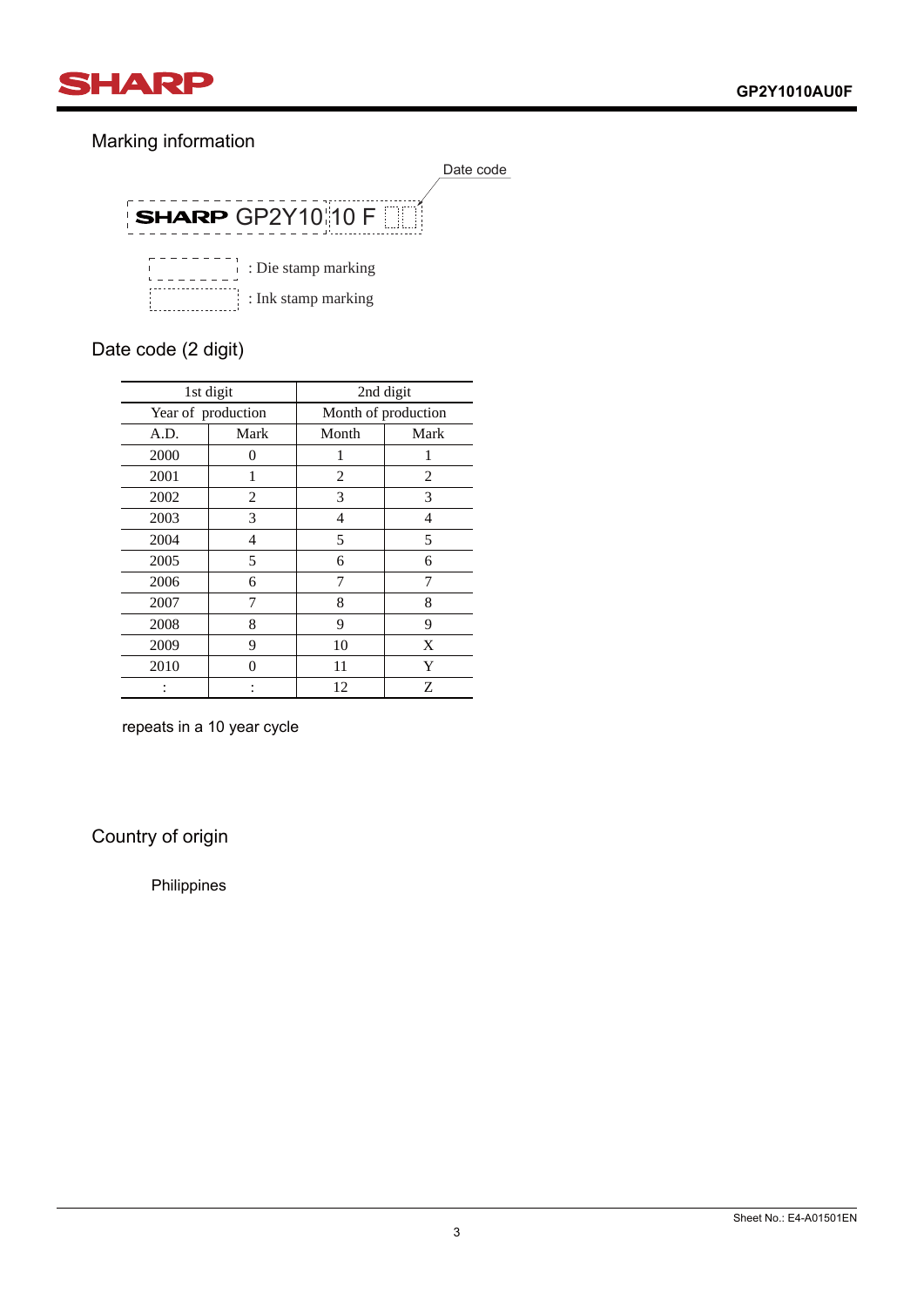

# ■ Absolute Maximum Ratings

|                                |               |                    | $(T_a=25^{\circ}C)$ |
|--------------------------------|---------------|--------------------|---------------------|
| Parameter                      | Symbol        | Rating             | Unit                |
| Supply voltage                 | V cc          | $-0.3$ to $+7$     |                     |
| $*1$<br>Input terminal voltage | $\rm V_{LED}$ | $-0.3$ to $V_{CC}$ |                     |
| Operating temperature          | Topr          | $-10$ to $+65$     | $\circ$ C           |
| Soldering temperature          | $T_{\rm sol}$ | $-20$ to $+80$     | $\circ$             |

\*1 Open drain drive input

# ■  **Electro-optical Characteristics**

### $(T_a=25\text{°C}, V_{CC}=5V)$

| Parameter                 | Symbol       | Conditions                                     | MIN. | TYP. | MAX. | Unit            |
|---------------------------|--------------|------------------------------------------------|------|------|------|-----------------|
| Sensitivity               |              | $*1 *2 *3$                                     | 0.35 | 0.5  | 0.65 | $V/(0.1mg/m^3)$ |
| Output voltage at no dust | $V_{OC}$     | $*2*3$                                         |      | 0.9  | 1.5  |                 |
| Output voltage range      | $V_{OH}$     | <sup>*2 *3</sup> R <sub>L</sub> =4.7k $\Omega$ | 3.4  |      |      |                 |
| LED terminal current      | <b>I</b> LED | <sup>*2</sup> LED terminal voltage = $01$      |      | 10   | 20   | mA              |
| Consumption current       | $_{\rm{LC}}$ | <sup>*2</sup> $R_I = \infty$                   |      | 11   | 20   | mA              |

\*1 Sensitivity is specified by the amount of output voltage change when dust density changes by 0.1 mg/m3. And the dust density for detection is a value of the density of cigarette (MILD SEVEN®) smoke measured by the digital dust monitor (P-5L2: manufactured by SHIBATA SCIENTIFIC TECHNOLOGY LTD.).

\*2 Input condition is shown in Fig. 1

\*3 Output sampling timing is shown in Fig. 2

# ■**Recommended input condition for LED input terminal**

| Parameter                       | Symbol   | Value           | <b>Unit</b> |
|---------------------------------|----------|-----------------|-------------|
| Pulse Cycle                     |          | $10+1$          | ms          |
| Pulse Width                     | $P_{W}$  | $0.32 \pm 0.02$ | ms          |
| <b>Operating Supply voltage</b> | $V_{CC}$ | $5 \pm 0.5$     |             |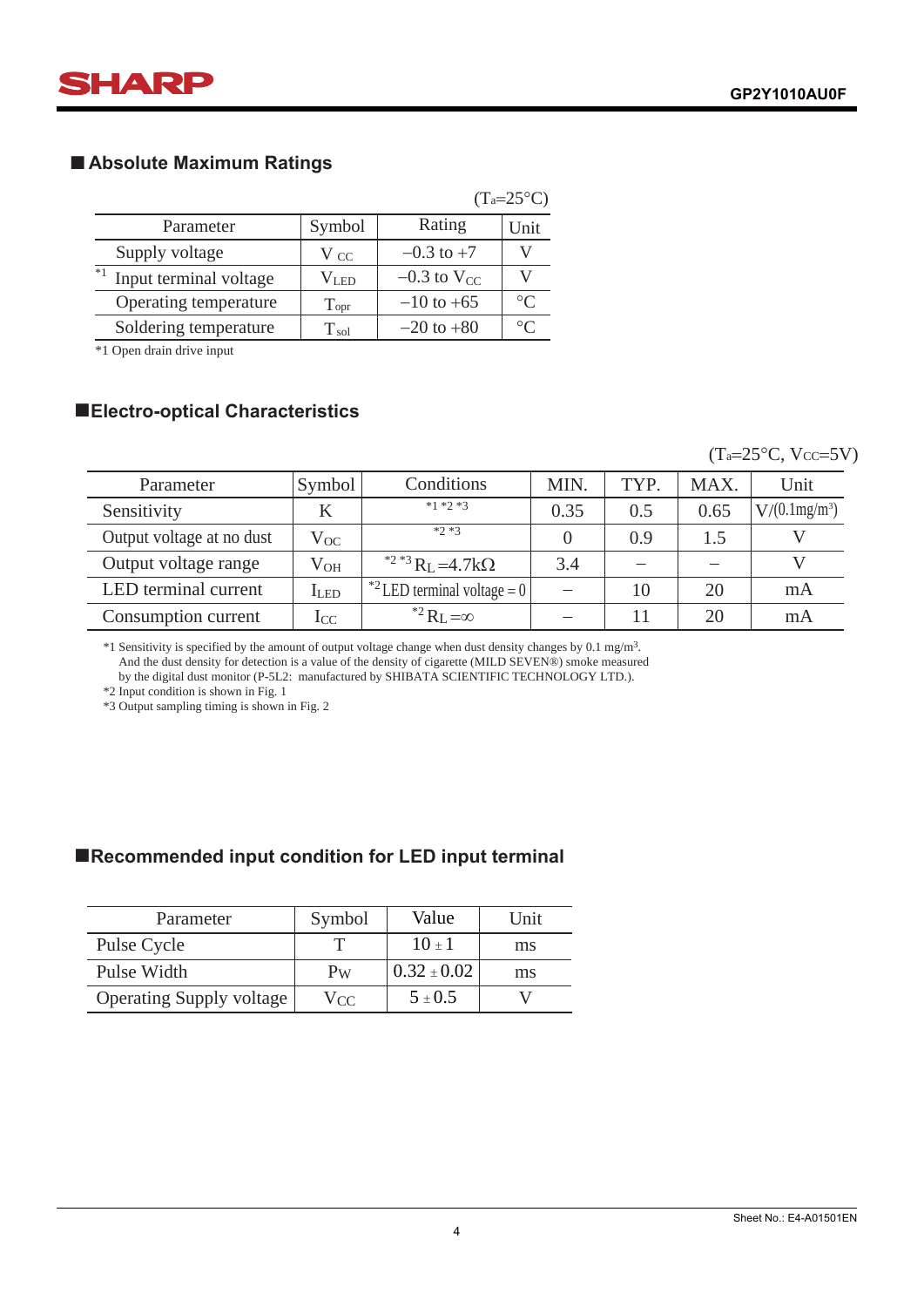

# **HARP**

# **Fig. 1 Input Condition for LED Input Terminal**





# **Fig. 2 Sampling Timing of Output Pulse**



# **Fig. 3 Output Voltage vs. Dust Density**



Remarks : Please be aware that all data in the graph are just for reference and are not for guarantee.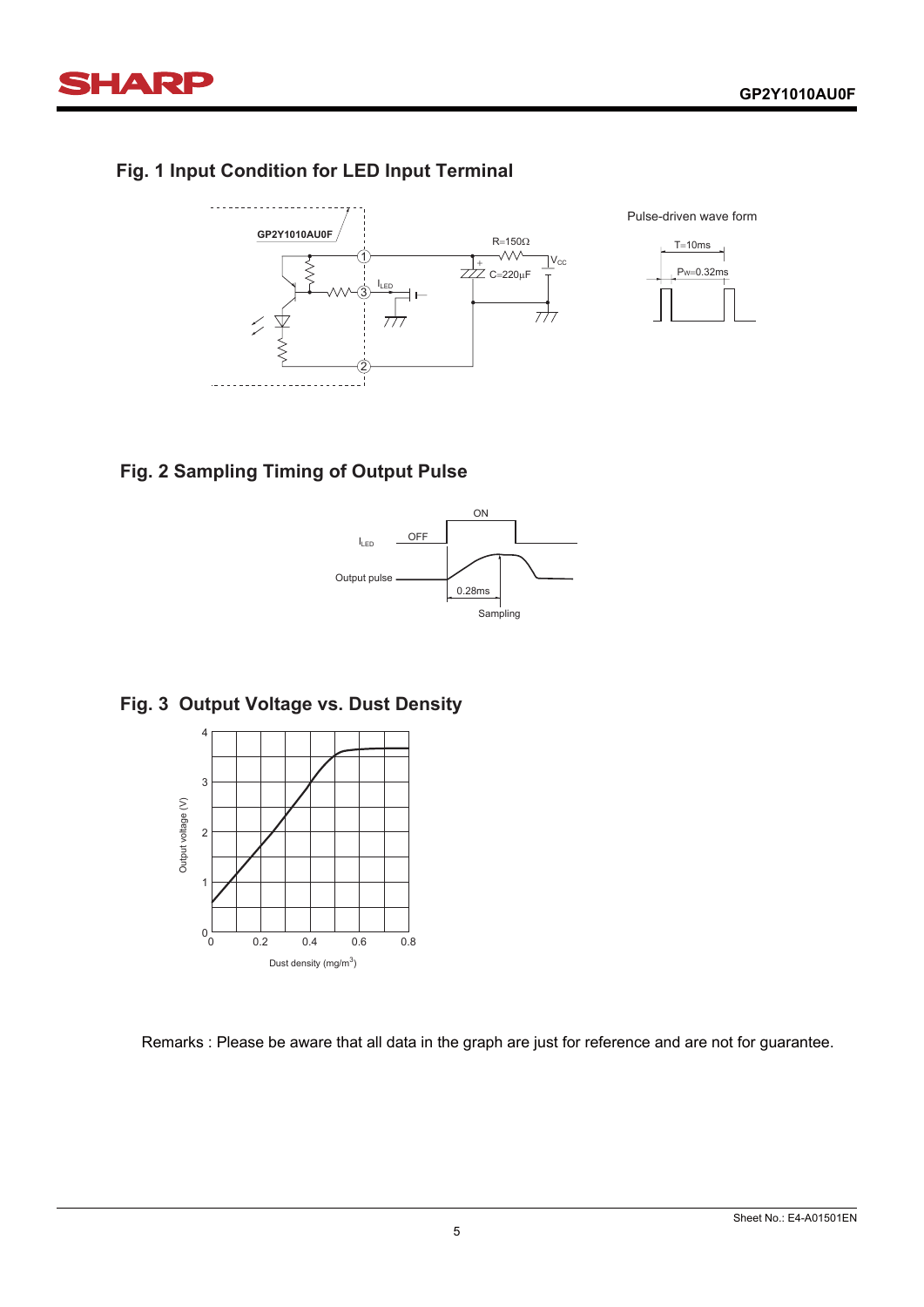

# **● Notes**

#### 1 Connection of case and GND

 Case material use conductive resin as cover case {printed model No.} and metal {test terminal side} as bottom cover. The metal case connects with GND in sensor.

#### 2 Cleaning

 Please don't do cleaning, because there is a case that this device is not satisfied with its characteristics by cleaning.

#### 3 Pulse input range

Please subject to recommendation as regard input condition for LED in order to keep reliability.

4 Dust adhesion

 There is a case that this product does not detect the dust density correctly, since the dust adhered to the inside of the dust through hole may project into the detecting space which consist of emitter and detector light axis. Please take the structure and mechanism of the equipment into consideration to avoid the influence of adhered dust. And when the dust is adhered, please consider the maintenance such as vacuuming or blowing off the dust by air.

 In addition, please pay attention to structure and placing location of the application to avoid any adhesive particle like oil, etc. to gets into the device. If it sticks to optical part, malfunction may occur.

#### 5 Light output

 In circuit designing, make allowance for the degradation of the light emitting diode output that results from long continuous operation. (50% degradation/5 years)

6 Sensitivity adjustment VR

 VR for sensitivity adjustment is set up at shipping from sharp. Please do not touch the VR or Electro-optical characteristics specified on the specification will be invalid.

7 Resolution

 Please do not disassemble the device such as removing tapping screw and so on. Even if the device is reassembled, it may not satisfy the specification.

#### 8 Application to fire alarm

 Please do not use this device for a fire alarm application. When using this device to application other than air purifying and equipment with air purifying function, please inform us before usage.

#### 9 Noise influence

 If the sensor is located close to noise generator (ex. Electric dust collector, etc. ), the sensor output may be affected by leaded noise. On top of that noise from power supply line also may affect the sensor output. When desinging the system, please consider the effect from noise.

#### 10 Vibration influence

 The sensor may change its value under mechanical oscillation. Before usage, please make sure that the device works normally in the application.

#### 11 Incident light influence

 There is a case that the sensor output may be affected when outer-light comes through dust through hole on printed side. In order to avoid any influence from outer-light, please locate the printed side of sensor facing to inside of the application.

12 When inside of the sensor is moisturized, this product does not keep its proper function. Please design the application so that moisturization of the sensor does not happen.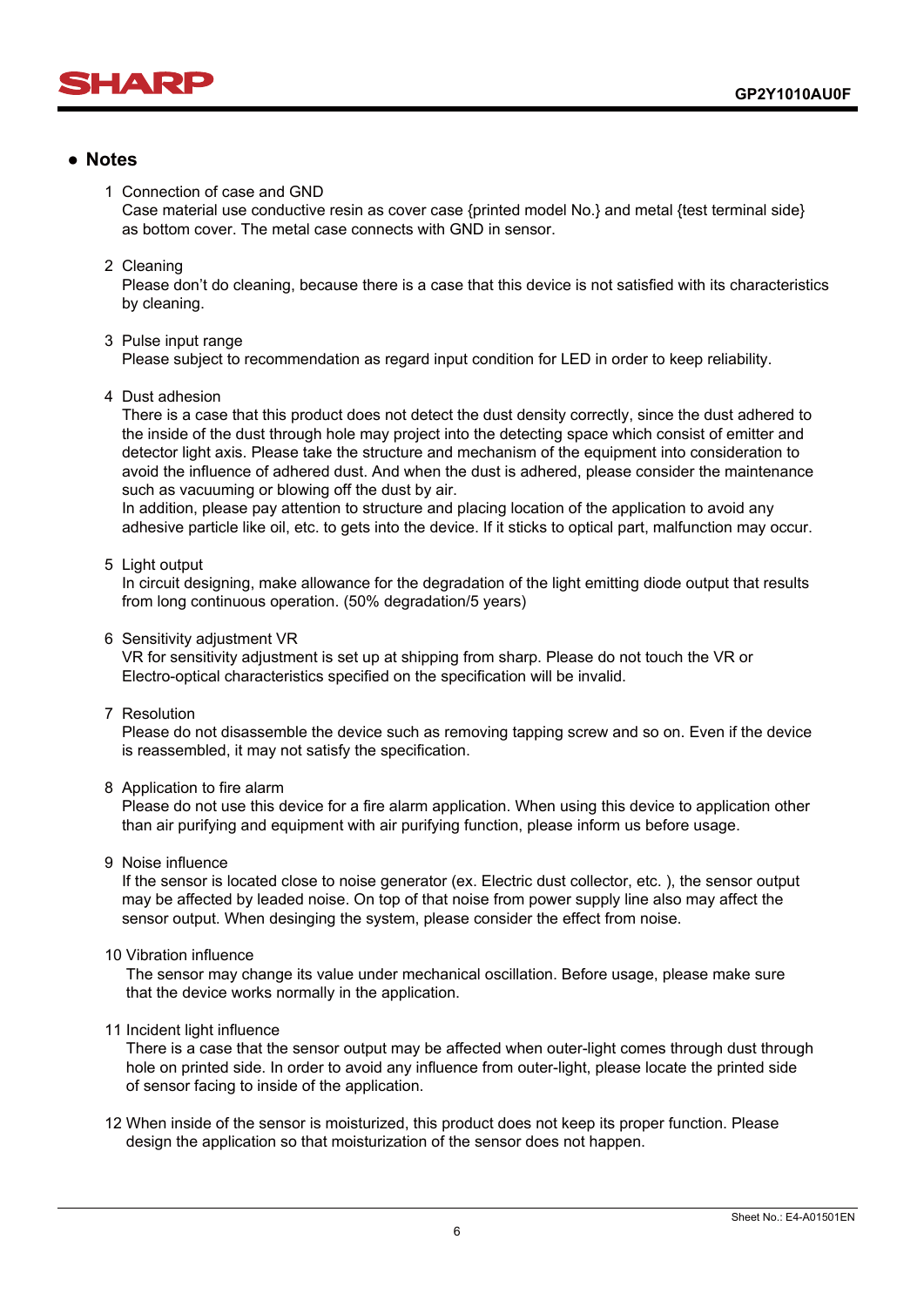

# **● Presence of ODC etc.**

This product shall not contain the following materials. And they are not used in the production process for this product. Regulation substances : CFCs, Halon, Carbon tetrachloride, 1.1.1-Trichloroethane (Methylchloroform)

Specific brominated flame retardants such as the PBB and PBDE are not used in this product at all.

This product shall not contain the following materials banned in the RoHS Directive (2002/95/EC).

 • Lead, Mercury, Cadmium, Hexavalent chromium, Polybrominated biphenyls (PBB), Polybrominated diphenyl ethers (PBDE).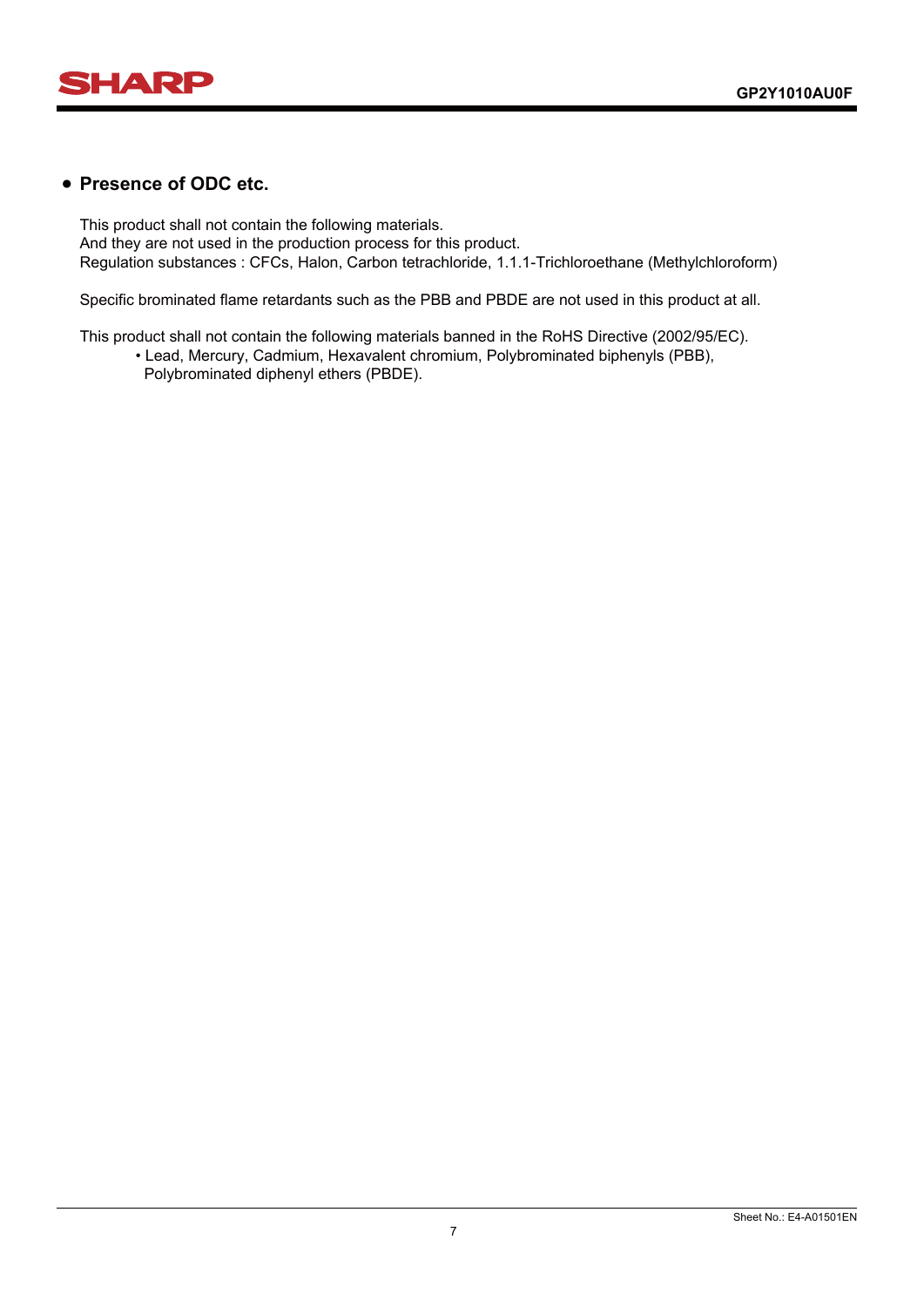

# **Packing Specification**



1. Each tray holds 50 pieces. Packing methods are shown in (A).

2. Each box holds 5 trays. Pads are added to top (B).

3. The box is sealed with packing tape. (C) shows the location of the Model number, Quantity, and Inspection date.

4. Weight is approximately 5.6 kg